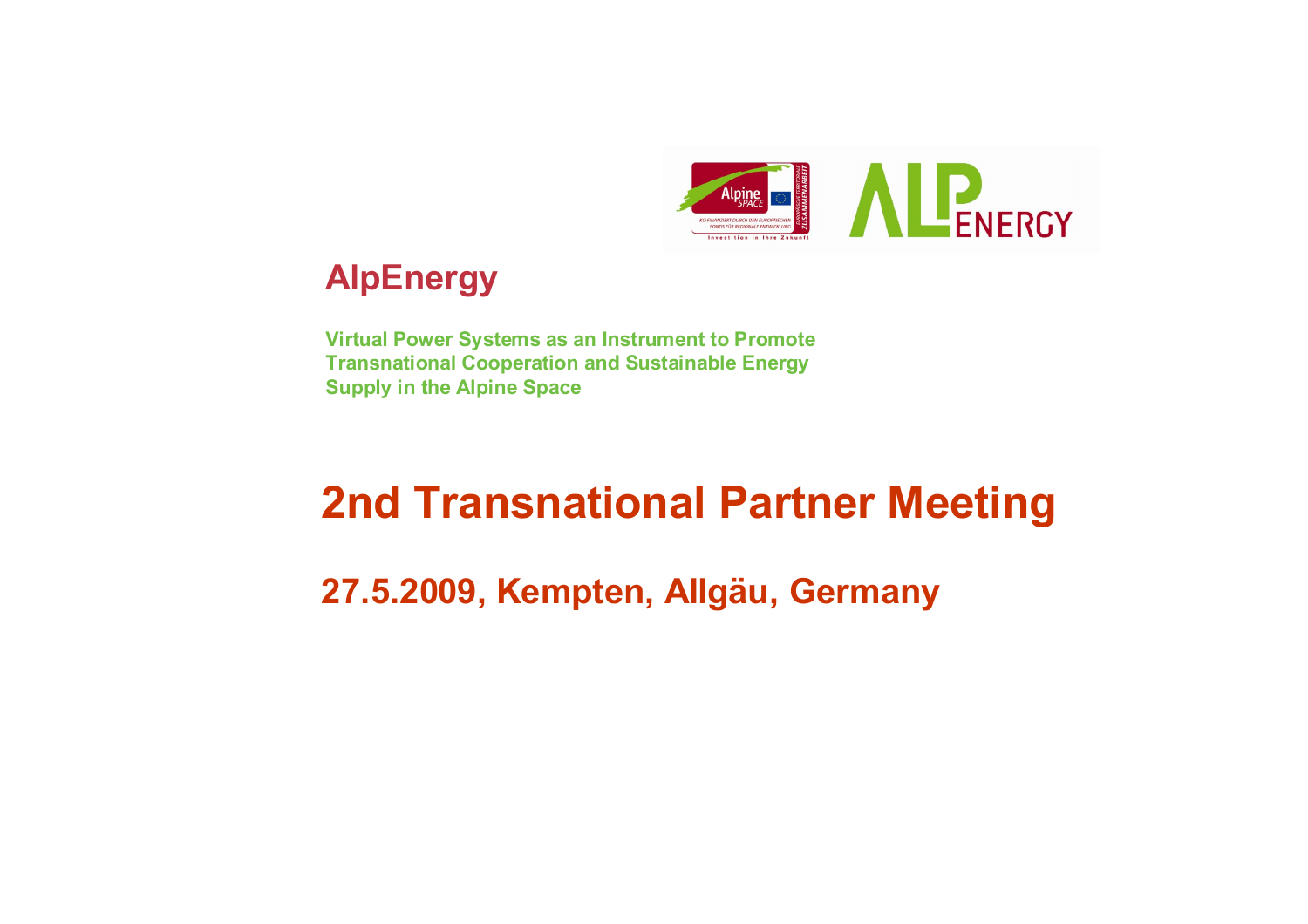|                         | <b>Agenda – Morning Session</b>                                                                                                                          |
|-------------------------|----------------------------------------------------------------------------------------------------------------------------------------------------------|
| 09:00 Welcome Addresses |                                                                                                                                                          |
|                         | • Michael Fiedeldey, Executive Director of Lead Partner AUW                                                                                              |
|                         | • Dr. Michael Zinke, BMWi, Federal Ministry of Economics and Technology                                                                                  |
|                         | 09:15 The AlpEnergy World of VPS                                                                                                                         |
|                         | * Presentation of White Paper "Virtual Power Systems Definition Paper"<br>(Michael Stöhr, B.A.U.M. Consult GmbH) - 20 min                                |
|                         | • VPS from the ICT Point of View<br>(Umberto Bondi, ALaRI - Advanced Learning and Research Institute all'Università<br>della Svizzera italiana) - 15 min |
|                         | • VPS from the electro-technical Point of View                                                                                                           |
|                         | (Guillaume Foggia, Grenoble Electrical Engineering laboratory) - 15 min                                                                                  |
|                         | 10:05 Spotlight on Smartgrids                                                                                                                            |
|                         | ◆ Regional Effects                                                                                                                                       |
|                         | (Bogomir Filipic, Director Regional Development Agency of Gorenjska) – 10 min                                                                            |
|                         | • Interoperability and Standards                                                                                                                         |
|                         | (Dr. Krause, DKE - German Commission for Electrical, Electronic & Information<br>Technologies of DIN and VDE) - 10 min                                   |
|                         | $\bullet$ Discussion - 65 min                                                                                                                            |
| 11:30 Lunch             |                                                                                                                                                          |
|                         |                                                                                                                                                          |

12:30 Afternoon Session

THIS PROJECT IS CO-FUNDED JIY **SEE A CONTACT DEVELOPMENT D.** naustinu in saar talase



| <b>BAIIM</b> |
|--------------|

#### **AlpEnergy** Virtual Power Systems as an Instrument to Promote … 2nd TPM, Kempten, 27th May, 2009 **2**